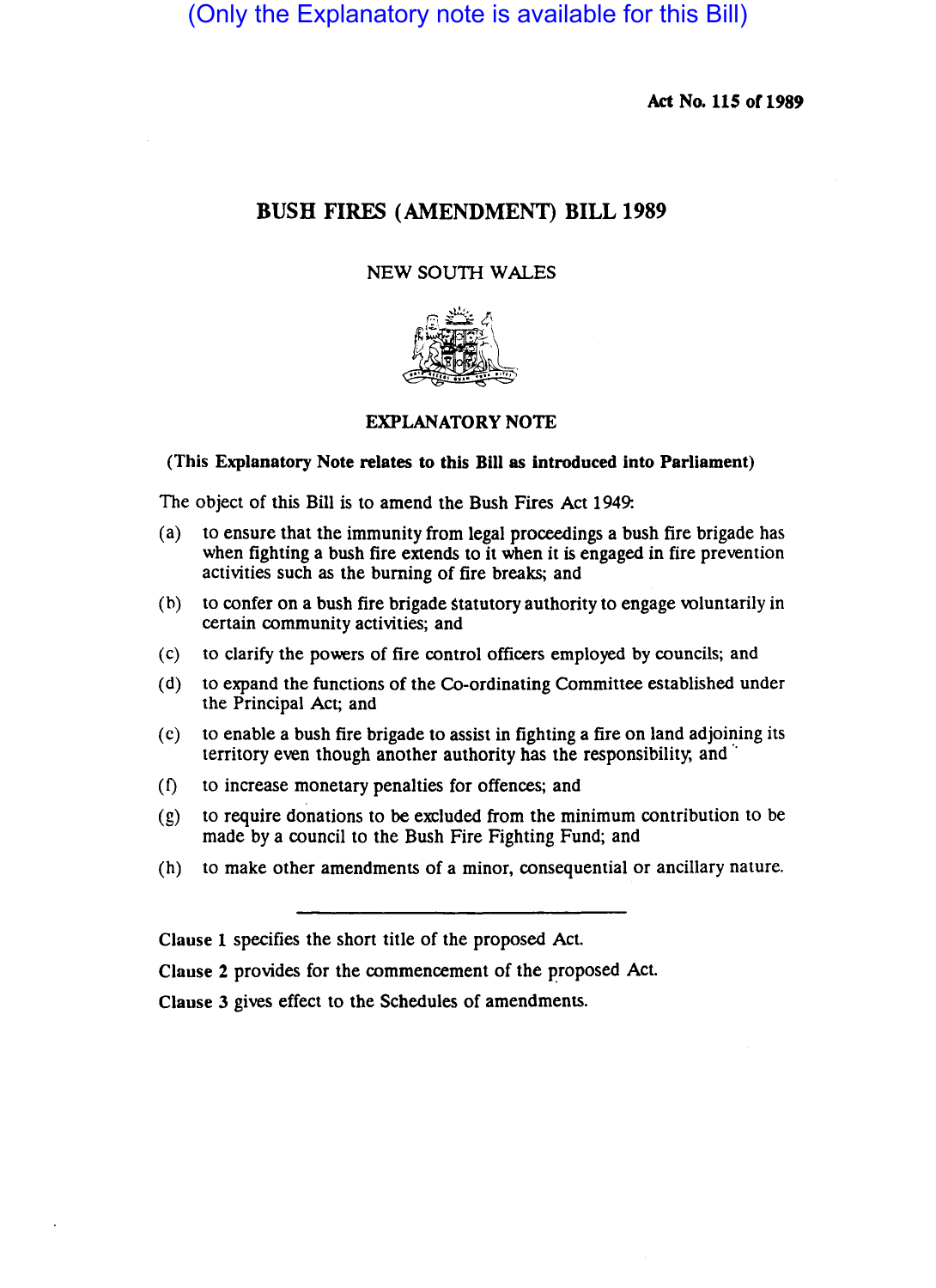### SCHEDULE 1 - AMENDMENTS RELATING TO FIRE FIGHTING AND FIRE PREVENTION

Schedule 1 (1) inserts new definitions in the Principal Act.

Schedule 1 (2) enables council officers to enter land to assess whether the council should require reduction of fire hazards on the land.

Schedule 1 (3) makes consequential amendments including the repeal of section 22 (3A) - (3D). To prevent a suggested interpretation resulting from their present context, the effect of those subsections has been transferred as proposed section 22A

Schedule 1 (4) inserts proposed sections 22A and 22B into the Principal Act.

Proposed section 22A relates to the power of a bush fire brigade to enter land brigade to enter land and reduce fire hazards by establishing fire breaks and burning inflammable material on the land. The proposed powers cannot be exercised without the permission of the person or body occupying or controlling the land but this does not affect other powers of compulsory entry after notice that are conferred by the Principal Act.

Proposed section 22B gives statutory recognition to voluntary activities, undertaken by bush fire brigades in conjunction with other bodies.

Schedule 1 (5) removes the present exclusion of certain land from proclaimed bush fire districts. The excluded land is that affected by the Fire Brigades Act 1909, the Forestry Act 1916 and the National Parks and Wildlife Act 1974 together with land vested in, or controlled by, the State Rail Authority. The effect of the present exclusion is, however, continued by the amendment proposed to be made by Schedule 1 (6).

Schedule 1 (6) excludes certain land from the land in a proclaimed bush fire district in order to preclude a fire control officer from exercising functions on the excluded land.

Schedule 1 (7) authorises expenditure from the Bush Fire Fighting Fund to enable a council or a public authority to perform its duty to reduce fire hazards on its land.

Schedule 1 (8) would enable the Co-ordinating Committee to set up District Fire ·Committees to prepare plans for the reduction of fire hazards, and the co-operative fighting of bush fires, in places where certain other authorities have fire-fighting functions.

Schedule 1 (9) would enable the Co-ordinating Committee to require a council to exercise its powers to serve a notice requiring reduction of fire hazards on private land.

Schedule 1 (10) amends section 411 of the Principal Act which at present prevents the Co-ordinating Committee from exercising its functions outside the areas of certain councils. The proposed amendment removes the restriction in so far as it relates to the reduction of fire hazards and co~operative action between different fire-fighting authorities.